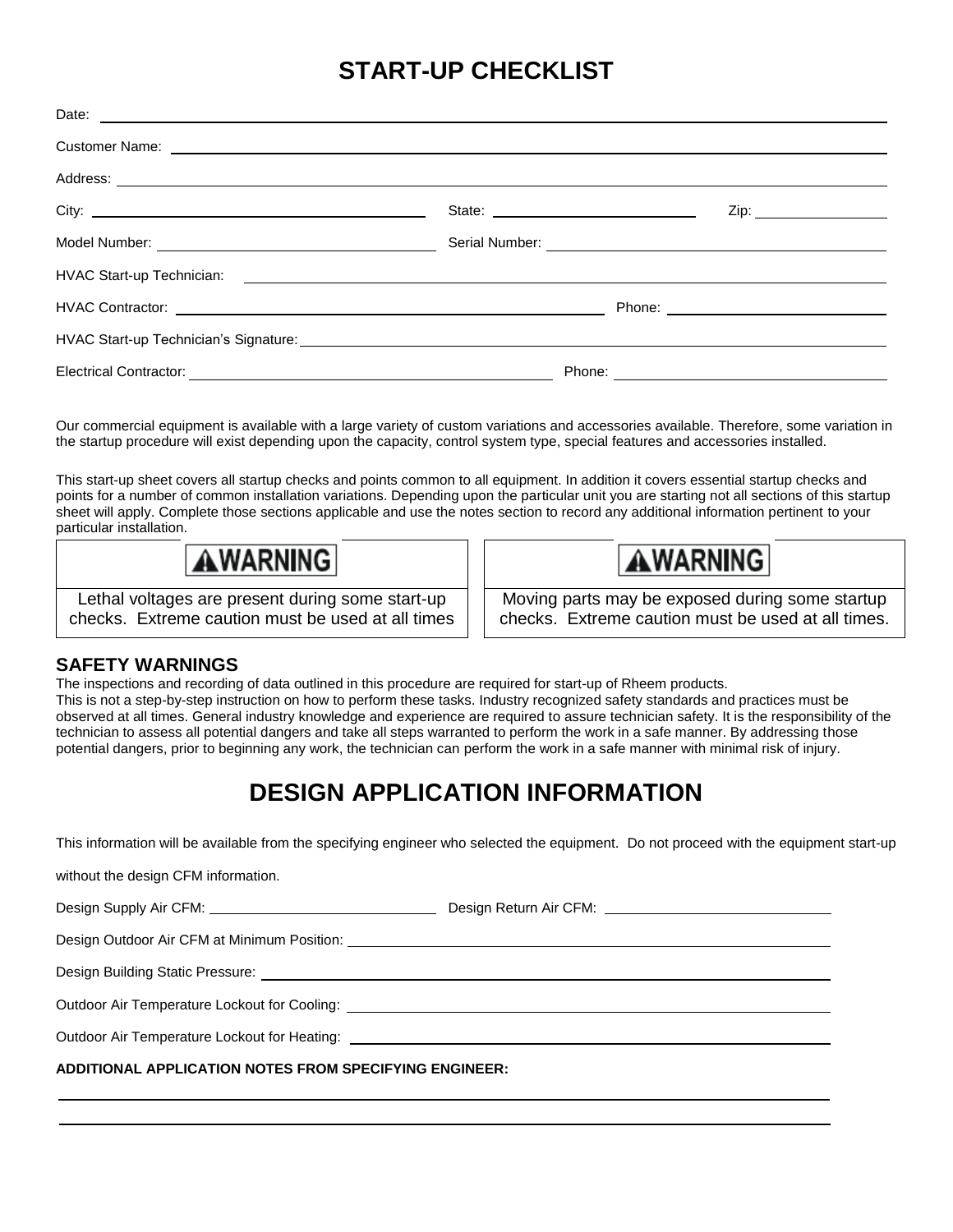| Y/N | <b>General Inspection</b>                                           |               | <b>Notes</b>   |
|-----|---------------------------------------------------------------------|---------------|----------------|
|     | Unit inspected for shipping, storage, or rigging damage             |               |                |
|     | Unit installed with proper clearances                               |               |                |
|     | Unit installed within slope limitations                             |               |                |
|     | Refrigeration system checked for gross leaks (presence of oil)      |               |                |
|     | Terminal screws and wiring connections checked for tightness        |               |                |
|     | Filters installed correctly and clean                               |               |                |
|     | Condensate drain trapped properly                                   |               |                |
|     | All field wiring (power and control) complete                       |               |                |
|     | Check Distributer tubes for contact (separate if needed)            |               |                |
|     | Confirm installation of outdoor air hood                            |               |                |
|     | Confirm installation of flu hood and wind Baffle                    |               |                |
|     | Confirm that condensate connection is installed per instructions    |               |                |
|     | Check gas piping for leaks                                          |               |                |
|     | check that filters and screens are clean and in place               |               |                |
|     | Confirm that scroll compressor is rotating in the correct direction |               |                |
|     | Confirm that crankcase heater has been energized for 24 hours       |               |                |
|     |                                                                     |               |                |
|     |                                                                     | <b>Supply</b> | <b>Exhaust</b> |
| Y/N | <b>Air Moving Inspection</b>                                        | Fan           | Fan            |
|     | Alignment of drive components                                       |               |                |
|     | Belt tension adjusted properly                                      |               |                |
|     | Blower Pulleys tight on shaft, blower bearing set, screws tight,    |               |                |
|     | blower wheel tight to shaft                                         |               |                |

1. Consult the proper airflow to pressure drop table to obtain the actual airflow at the measured pressure differential.

# **Electrical Data**

| Supply Voltage  | Volts | $L1-L3$ | volts |
|-----------------|-------|---------|-------|
| Control Voltage | Volts | $L1-L2$ | volts |
|                 |       | $L2-L3$ | volts |

|                              |                  | <b>MEASURED</b>                 |
|------------------------------|------------------|---------------------------------|
| <b>DEVICE</b>                | <b>NAMEPLATE</b> | <b>List All Three Amperages</b> |
| <b>Blower Motor</b>          | <b>AMPS</b>      | <b>AMPS</b>                     |
| Exhaust Motor (Dampers 100%) | AMPS             | -AMPS                           |
| Condenser Fan #1             | AMPS             | <b>AMPS</b>                     |
| Condenser Fan #2             | <b>AMPS</b>      | <b>AMPS</b>                     |
| Condenser Fan #3             | <b>AMPS</b>      | <b>AMPS</b>                     |
| Condenser Fan #4             | <b>AMPS</b>      | <b>AMPS</b>                     |
| Condenser Fan #5             | <b>AMPS</b>      | <b>AMPS</b>                     |
| Condenser Fan #6             | AMPS             | <b>AMPS</b>                     |
| Compressor #1                | <b>AMPS</b>      | <b>AMPS</b>                     |
| Compressor #2                | <b>AMPS</b>      | <b>AMPS</b>                     |